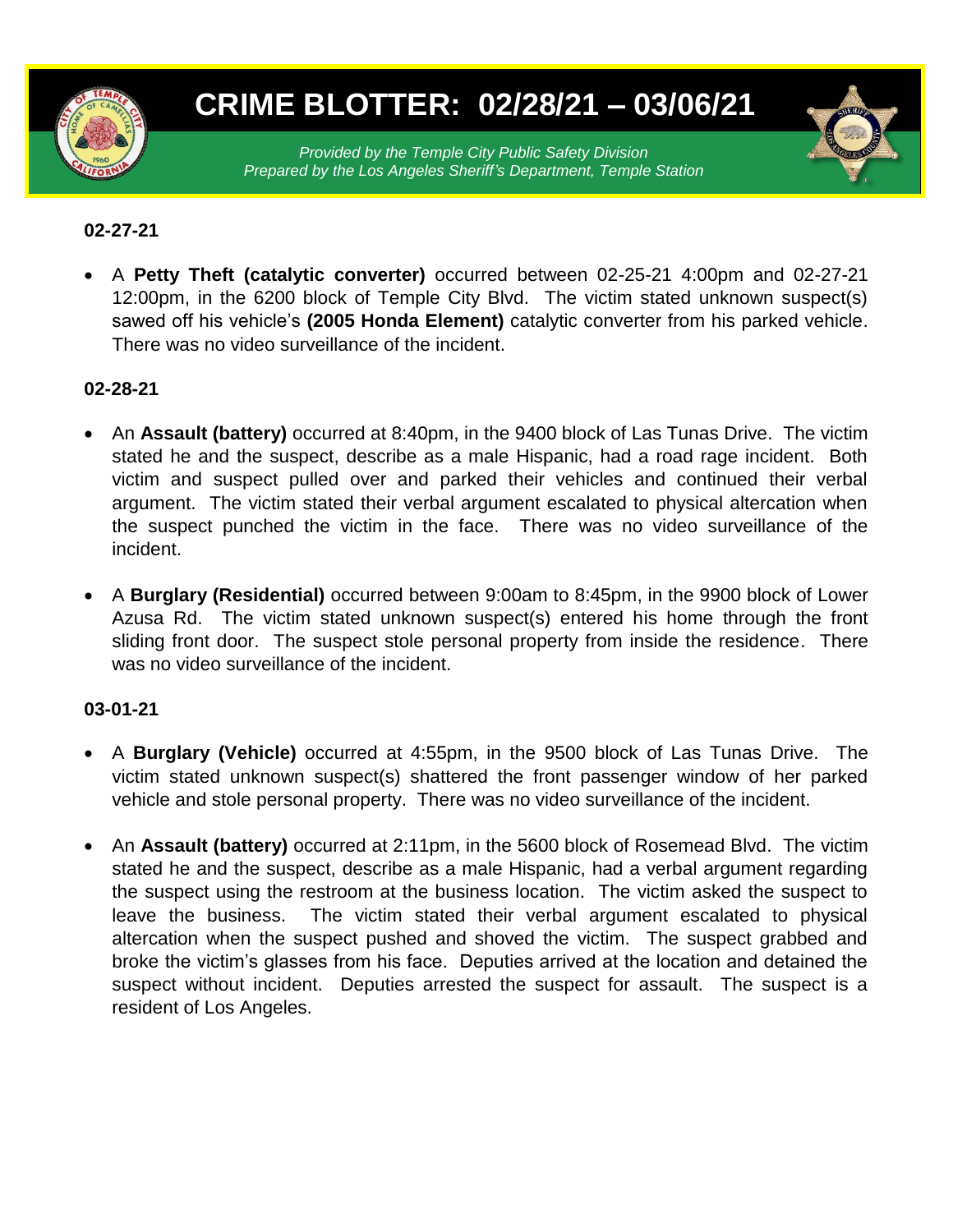Weekly Crime Blotter February 28, 2021 – March 06, 2021 Page 2

- Deputies arrested a MH/30 and FH/32 for **Unlicensed Driver, Possession of Drug Paraphernalia, Violation of Court Order and False Representation to a Peace Officer**  at 9:00pm, in the 5500 block of Harker Avenue. Deputies conducted a traffic stop regarding a vehicle violation. Deputies contacted the driver, who admitted to not having a driver's license. Deputies found drug paraphernalia inside the vehicle. Both suspects gave false names to the deputies, and their true identities were discovered during the booking process. The suspects were additionally charged for False Representation to a Peace Officer. The suspects is a resident of Temple City and Culver City.
- An **Assault with a Deadly Weapon (vehicle)** occurred at 12:00am, on the 9400 block of Camellia Avenue. The victim stated suspect #1, describe as a male black, seen inside his unlocked vehicle from his surveillance cameras. Victim went outside to confront suspect #1, suspect #1 returned to the passenger side of a waiting vehicle. Victim stood in front of the suspect's vehicle. The driver suspect #2 male black accelerated the vehicle colliding into the victim. The victim was transported for his injuries. There was a witness and video surveillance of the incident.

## **03-02-21**

 A **Burglary (Residential)** occurred at 2:55pm, on the 5400 block of Santa Anita Avenue. A witness saw two non-Asian suspects were seen entering an Asian resident's home. Suspects entered the residence by shattering a glass window to the rear of the residence. Suspects were inside of the residence and refuse to exit the location. After numerous attempt to get the suspects to exit, they finally did exit the residence without incident. Suspects are residence of El Monte and Arizona.

#### **03-03-21**

- A **Grand Theft (Catalytic Converter)** occurred between 02-28 at 10:00pm and 03-03 at 6:30am in the 5700 block of Kaufman Avenue. The victim stated unknown suspect(s) stole the catalytic converter to his vehicle **(2007 Honda Accord)**. There were no reported witnesses or video surveillance of the incident.
- A **Petty Theft (trash can)** occurred between 8:00am and 9:00am, on the 6100 block of Sultana Avenue. The victim stated unknown suspect(s) stole a black plastic trash can from his residence. There was no video surveillance of the incident
- **S.A.O. Team Members** investigated a tip of a residential brothel on the 6500 block of Oak Avenue. Team members arrested two female adults and a male white adult at the end of the investigation.